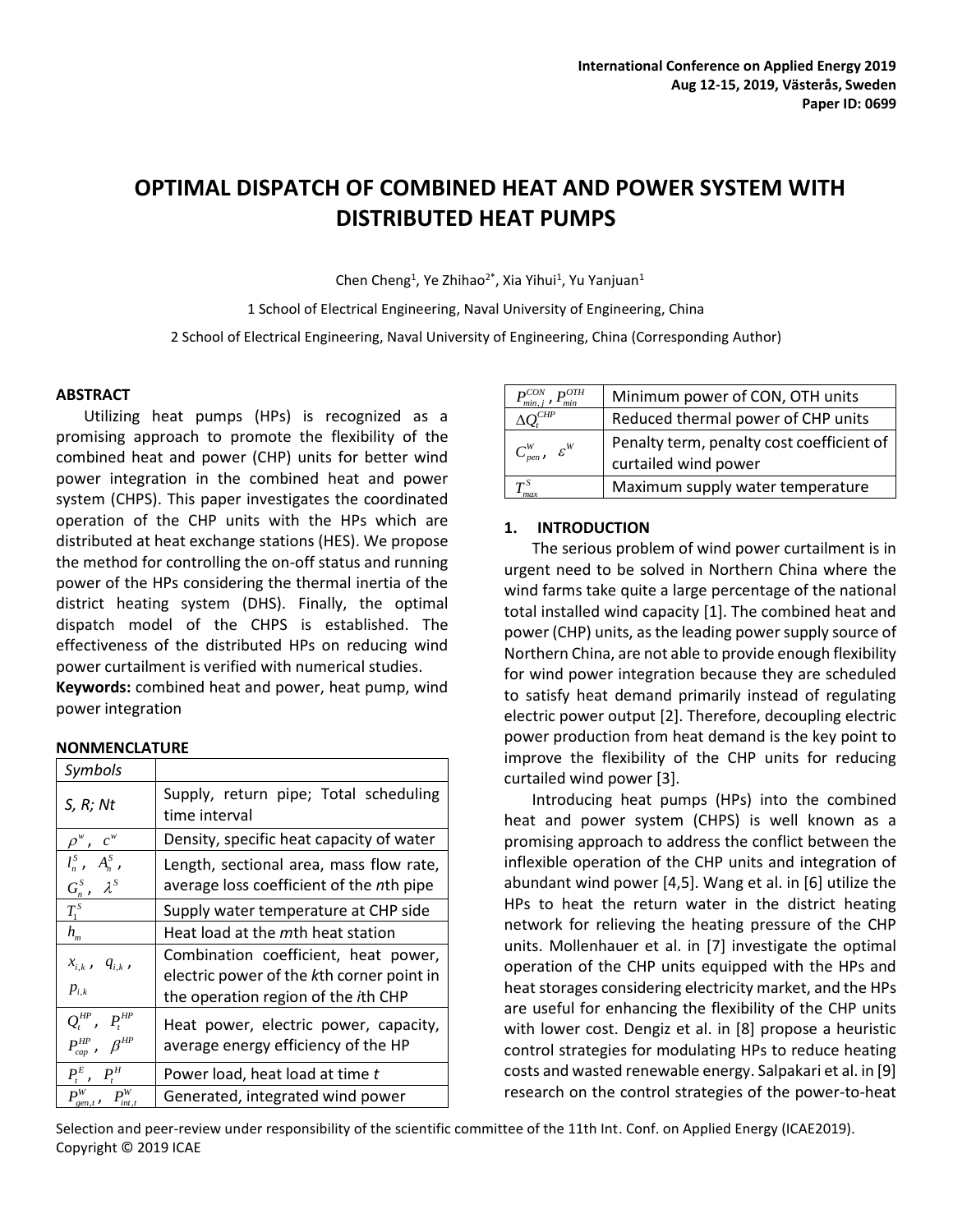systems including the HPs, electric boilers, and heat storages in terms of demand-side management. Positive effects of the HP on increasing the flexibility of the CHPS are well verified in previous studies such as [10,11], and the HP is proved to be more cost-effective than electric boiler on consuming surplus wind energy [12]. However, few of the studies consider the impacts of the thermal inertia of the district heating system (DHS) when operation plans of the CHP units and HPs are made.

This paper focuses on the coordinated operation of the CHP units and distributed HPs in consideration of the thermal inertia of the district heating system. Basing on the proposed method for controlling the on-off status and running power of the HPs, an optimal optimization model of the CHPS is conducted with the objective of reducing the operation cost and wasted wind power.

### **2. METHODS**

#### *2.1 Modeling the district heating system*

The topology of the DHS is assumed to be treeshaped as shown in Fig. 1 and it is controlled with the quality regulation mode according to the most common application of the DHS in Northern China. For simplicity, only the primary pipelines which are much longer than the secondary pipelines are considered, and all the buildings and secondary pipelines connected with the same heat exchange station (HES) are equivalent to a heat load, denoted as *Hm*(*m=1,2,…M*). All the heat loads are served by the centralized heat source (CHP plant) and the distributed HPs located at each HES.





## 2.1.1 Thermal inertia of the DHS

Thermal inertia of the DHS is mainly embodied in the transmission delay of the hot water flowing from the heat source side to the heat load side. During the transmission process, water temperature in the pipeline changes when the thermal energy is consumed by heat loads and wasted by transmission loss. The transmission time and transmission loss in the *n*th supply pipe are expressed as:

$$
\Delta \tau_n^S = \frac{\rho^w l_n^S A_n^S}{G_n^S} \quad n = 1, ..., 2M
$$
  
\n
$$
\Delta Q_n^S = \lambda^S l_n^S
$$
\n(1)

Temperature differences between the inlet and outlet sides of the supply pipe and the *m*th HES caused by transmission loss and heat consumption respectively are expressed as:

$$
\Delta T_n^S = \frac{\Delta Q_n^S}{G_n^S c^w}
$$
  

$$
\Delta T_m^H = \frac{h_m}{G_{2m}^S c^w}
$$
 (2)

As the return pipes and supply pipes are buried in pairs, calculation methods of the transmission delay and transmission loss in the return pipes are the same with that of supply pipes. Considering the transmission delay, transmission loss, and the dynamic water temperature, the supply and return water temperatures at the source side are expressed as a nonlinear function of heat loads:

$$
(\sum_{m=1}^{M}G_{2m}^{S}T_{1,t-2\alpha_{m}}^{S}-G_{1}^{S}\cdot T_{1,t}^{R})c^{w}=\sum_{m=1}^{M}h_{m,t-\alpha_{m}}+\sum_{n=1}^{2M}(\Delta Q_{n}^{S}+\Delta Q_{n}^{R})
$$
(3)

The total transmission time from the heat source to the  $m$ th HES is denoted as  $\alpha_m$ , and it is expressed as the integral multiple of the scheduling time interval  $\Delta t$ :

$$
\alpha_m = round(\frac{\Delta \tau_1^S + \Delta \tau_{2m}^S + \sum_{n=1}^{m-1} \Delta \tau_{2n+1}^S}{\Delta t})
$$
(4)

Then the thermal energy supplied by the CHP units can be regulated according to the thermal demand.

# 2.1.2 Heat sources

 $S_{2M+1}$ <sup>2</sup> $^{2M+1}$  $\mathcal{L}_{\mathcal{S}_M}^{\text{ZAM}}$  **combination functions. Details are elaborated in [13]:** *R*<sub>2*M*-1</sub> and electric power can be formulated as convex Coal-fired extraction-condensing CHP units are widely employed as the major heat source in the DHS of Northern China. In the operation region of the CHP unit, the relationship between the produced thermal power

$$
L_{2M}^{R_{2M}} = \sum_{k=1}^{M_i} q_{i,k} x_{i,k}^t
$$
\n
$$
P_{i,t}^{CHP} = \sum_{k=1}^{M_i} p_{i,k} x_{i,k}^t
$$
\nthe

\n
$$
\sum_{k=1}^{M_i} x_{i,k}^t = 1, 0 \le x_{i,k}^t \le 1
$$
\n(5)

The distributed HPs are used as auxiliary heat sources to produce thermal energy when the CHPS needs the CHP units to supply more flexibility for improving wind power integration. When the CHP units reduce the thermal power output, the jointly produced electric power is allowed to be decreased. The output power of the HP is expressed as:

$$
Q_t^{HP} = \beta^{HP} \cdot P_t^{HP}
$$
  
\n
$$
0 \le P_t^{HP} \le P_{cap}^{HP}
$$
\n(6)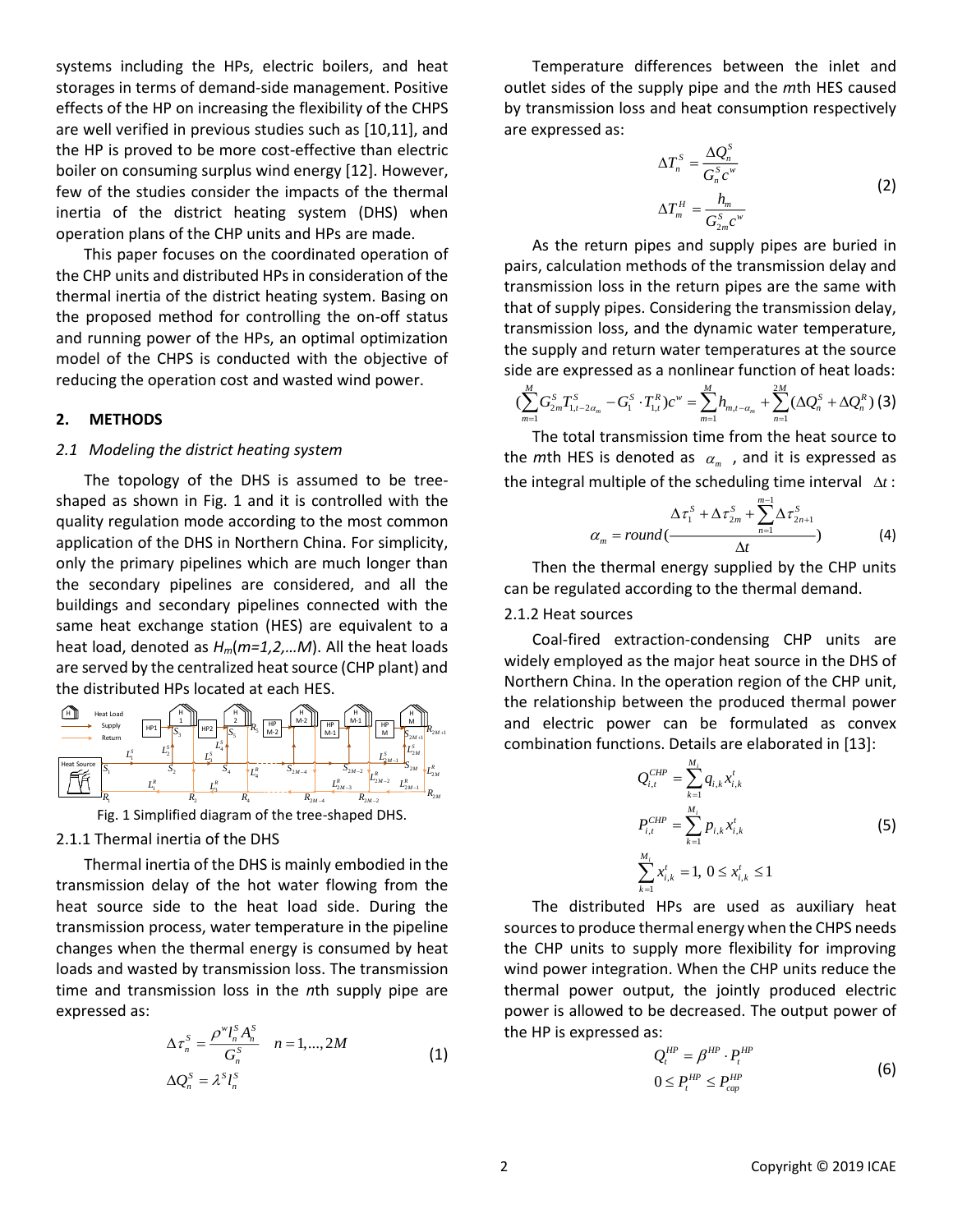## *2.2 Control strategies of the HPs*

The HPs are expected to be activated only when the wind power is abundant in view of the better energy economy. Thus, the time intervals of surplus wind power are estimated first to control the on-off status of the HP, and then the running power is determined.

#### 2.2.1 On-off status of the HPs

Given that all the wind power is consumed when the condensing (CON) units and other (OTH) peak-load regulation units operate at the minimum output, the

electric power output of the CHP units is constrained by:  
\n
$$
\sum_{i=1}^{I} \sum_{k=1}^{M_i} p_{i,k} x_{i,k}^t + \sum_{j=1}^{J} P_{min,j}^{CON} + P_{min}^{OTH} = P_t^E - P_{gen,t}^W
$$
\n(7)

Then the maximum generated thermal power of the CHP units is derived by:

$$
Q_{max,t}^{CHP} = max \sum_{i=1}^{I} \sum_{k=1}^{M_i} q_{i,k} x_{i,k}^t
$$
 (8)

The status of the HPs at time t is denoted as  $S_t^{HP}$ . If  $P_t^H > Q_{max,t}^{CHP}$  ,  $S_t^{HP} = 1$ . The HPs need to be activated. If  $P_t^H \leq Q_{max,t}^{CHP}$ ,  $S_t^{HP} = 0$ . The HPs can be shut down. 2.2.2 Running power of the HPs

Temperatures of the water at the CHP plant side and the HES side will decrease along with the reduction of the thermal power produced by the CHP units. In consideration of the transmission delay, changes of the water temperatures at the CHP plant side and the inlet side of the *m*th HES are given by:

$$
\Delta T_{1,t}^{SO} = \frac{\Delta Q_t^{CHP}}{G_1^S \cdot c^w}
$$
\n
$$
\Delta T_{1,t}^{SO} = \Delta T_{m,t+\alpha_m}^{HS}
$$
\n(9)

In order to satisfy the total heat demand, the reduced thermal power of the CHP units is filled by the HPs. The thermal power produced by the HPs is given by:

$$
\Delta Q_{t}^{CHP} = P_{sum,t}^{HP} \cdot \beta^{HP} = \sum_{m=1}^{M} P_{m,t+\alpha_m}^{HP} \cdot \beta^{HP}
$$
(10)

In addition, the water temperature at each HES side should be kept at the required level. Thus the output thermal power of the HP at the HES is given by:

$$
P_{m,t+\alpha_m}^{HP} \cdot \beta^{HP} = G_{2m}^S \cdot c^w \cdot \Delta T_{m,t+\alpha_m}^{HS}
$$
 (11)

Basing on the equations  $(9)$ <sup> $\sim$ </sup> $(11)$ , the relationship between the generated thermal power of the CHP units and the HPs is formulated as:

$$
P_{m,t+\alpha_m}^{HP} = \frac{G_{2m}^S}{G_1^S \cdot \beta^{HP}} \cdot \Delta Q_t^{CHP}
$$
  
\n
$$
P_{m,t+\alpha_m}^{HP} \le P_{cap,m}^{HP}
$$
\n(12)

#### *2.3 Optimal dispatch model of the CHPS*

## 2.3.1 Objective function

The objective of the optimal dispatch is to reduce the wasted wind power and the consumed coal of the coalfired CHP units and the CON units in the CHPS. The objective function is given by:

$$
min \quad C_{coal} = C_{coal}^{CHP} + C_{coal}^{CON} + C_{pen}^{W} \tag{13}
$$

$$
C_{coal}^{CHP} = \sum_{t=1}^{N_t} (\sum_{i=1}^{I} \sum_{k=1}^{M_i} c_{i,k} x_{i,k}^t) \cdot \Delta t
$$
  
\n
$$
C_{coal}^{CON} = \sum_{t=1}^{N_t} (\sum_{j=1}^{J} k_{1,j}^{CON} (P_{j,t}^{CON})^2 + k_{2,j}^{CON} P_{j,t}^{CON} + k_{3,j}^{CON}) \cdot \Delta t
$$
 (14)  
\n
$$
C_{pen}^{W} = \sum_{t=1}^{N_t} \varepsilon^{W} (P_{gen,t}^{W} - P_{int,t}^{W}) \cdot \Delta t
$$

#### 2.3.2 Constraints

Constraint of the electric power balance:

$$
\sum_{i=1}^{I} P_{i,t}^{CHP} + \sum_{j=1}^{J} P_{j,t}^{CON} + P_{t}^{OTH} + P_{int,t}^{W} = P_{t}^{E} + S_{t}^{HP} \cdot P_{sum,t}^{HP} \quad (15)
$$

Constraints of the thermal power balance:

$$
\sum_{i=1}^{I} Q_{i,t}^{CHP} = G_1^{S} \cdot c^{w} (T_{1,t}^{S} - T_{1,t}^{R}) = P_t^{H}
$$
\n
$$
P_t^{H} = \sum_{m=1}^{M} (h_{m,t+\alpha_m} - P_{m,t+\alpha_m}^{HP} \cdot \beta^{HP}) + \sum_{n=1}^{2M} (\Delta Q_n^{S} + \Delta Q_n^{R})
$$
\n(16)

Constraint of the regulated thermal power of the CHP units:

$$
\sum_{i=1}^{I} (Q_{i,t}^{CHP} - Q_{i,t-1}^{CHP}) \leq \min_{m \in M} (P_{cap,m}^{HP} \cdot \beta^{HP} \cdot \frac{G_1^S}{G_{2m}^S})
$$
(17)

Constraints of the supply and return water temperatures:

$$
T_{1,t}^{R} = \frac{\sum_{m=1}^{M} G_{2m}^{S} \cdot T_{1,t-2\alpha_{m}}^{S}}{G_{1}^{S}} - \frac{\sum_{m=1}^{M} (h_{m,t-\alpha_{m}} - P_{m,t-\alpha_{m}}^{HP})}{G_{1}^{S} \cdot c^{w}}
$$
 (18)

Other constraints of the electric power system such as generation output constraints, ramp rate constraints, spinning reserve constraints should also be satisfied.

#### **3. CASE STUDIES**



A simplified configuration of the CHPS is shown in Fig. 2. The installed capacities of the generators are set according to the actual system of Jilin province in China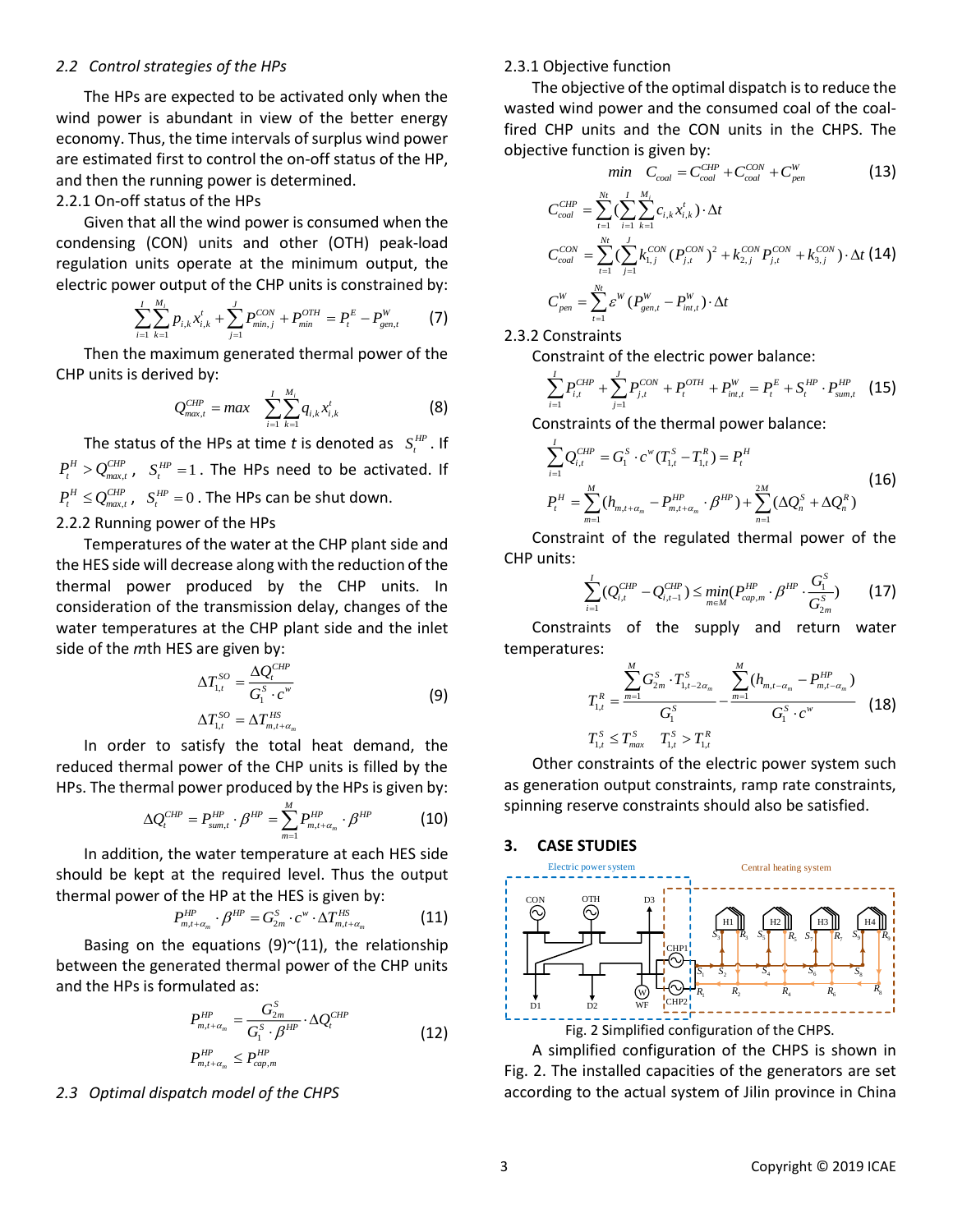and details are listed in Table 1. The installed capacity of the wind farm is 190 MW. The indoor temperatures of all the buildings are assumed to be maintained at 20˚C. The scheduling is one day and each time interval is 15 minutes. Curves of the power load and heat loads are displayed in Fig. 3.

| Table 1 Parameters of the generators |             |                     |              |  |  |
|--------------------------------------|-------------|---------------------|--------------|--|--|
| Generator                            | Capacity/MW | $P_{\text{max}}/MW$ | $P_{min}/MW$ |  |  |
| CHP <sub>1</sub>                     | 300         | 323                 | 150          |  |  |
| CHP <sub>2</sub>                     | 200         | 210                 | 100          |  |  |
| <b>CON</b>                           | 300         | 300                 | 150          |  |  |
| OTH                                  | 260         | 260                 | 130          |  |  |
|                                      |             |                     |              |  |  |









and integrated wind power are shown in Fig. 4, and the running power of the HPs is drawn in Fig. 5.



Fig. 7 Supply and return water temperatures at the CHP side.

It can be seen from Fig. 4 that wind power is definitely redundant during time intervals of 1~20 and 87~96 without HPs. On the contrary, the integrated wind power is enhanced considerably during the same intervals while the HPs play a role in the CHPS. For example, during time intervals of 1~20, the total thermal power from the CHP units is decreased as shown in Fig. 5. Then the CHP units get the chance to reduce the electric power as drawn in Fig. 6, contributing to better wind power integration. In Fig. 7, the variation of supply water temperature is similar to that of the thermal power. But the return water temperature is not affected by the variation of generated thermal power as the thermal energy supplied to heat users can always keep following the heat demand with the help of the HP at each HES.